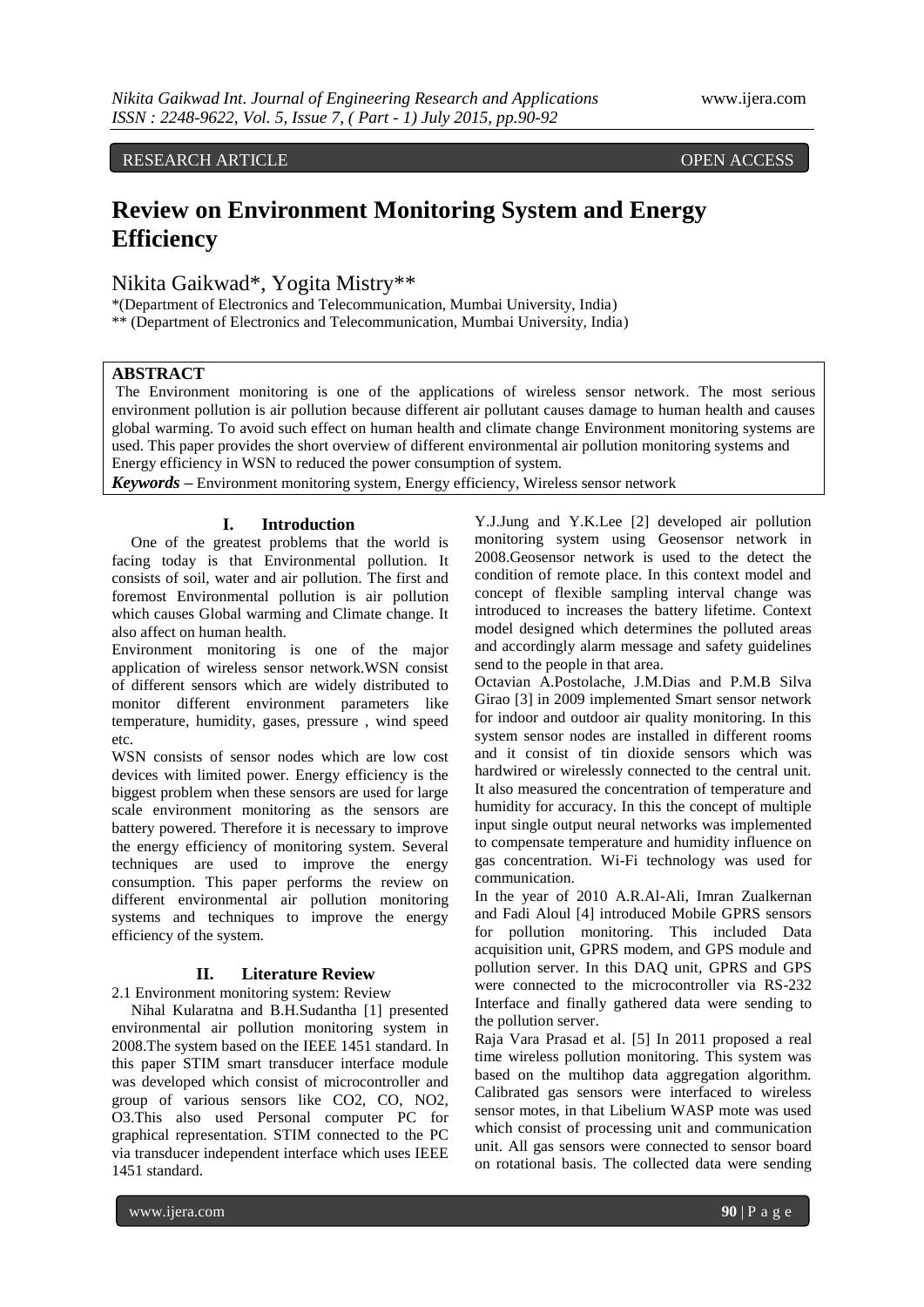to base station. Multihop data aggregation algorithm was used to increase a monitoring range.

Jen-Hao Liu et al. [6] Introduced micro-scale air quality monitoring system for urban areas in 2012.This System monitors the concentration of carbon monoxide co caused by heavy vehicles emission. Sensor nodes were deployed in highly populated areas. System was integrated with the GSM for data transmission.Gateway collected the data from all sensor nodes and sends to control centre by GSM network

Anuj Kumar et al. [7] in 2013 conducted a review on environmental monitoring system. The review discussed different techniques and various hardware used in the environment monitoring systems. It also considered the parameters like low cost, low power consumption, reliability, and signal to noise ratio and RF interference.

Abdullah Kadri et al. [8] in 2013 presented real time air pollution monitoring based on Machine to machine communication. The system was implemented with various monitoring station which consist of different gaseous and meteorological sensors. Each monitoring station communicates with the backend server through M2M communication which uses GPRS network.

#### 2.2 Energy Efficiency in WSN: Review

 Wendi Rabiner Heinzelman et al.[9] in 2000 proposed energy efficient communication protocol for wireless micro sensor network.This paper discussed the LEACH ( Low energy adaptive clustering Hierarchy) protocol that distribute energy among the sensor in the network. LEACH can reduced the more power consumption compared to routing protocol.

Jamal N.Al-karaki and Ahmed E.Kamal [10] presented a survey on Routing techniques in wsn in 2004.This paper performed review on routing techniques in WSN. This paper presented routing challenges and design issues in wireless sensor network. It also introduced routing protocol in WSN which are divided into flat based routing; hierarchical based routing and location based routing

Ridha Soua and Pascale Minet [11] conducted a survey on energy efficient techniques in 2011.In environment monitoring application energy consumption is the major problem because it is impossible to use batteries for large scale application. Therefore in order to increase the lifetime of network, this paper discussed the data reduction, control reduction, topology control, energy efficient routing techniques.

Sandra Sentra et al. [12] introduced power saving and energy optimization techniques in 2011.This paper explained the hardware architecture for energy aware sensor deployment and energy parameters are considered in the transmission system.

Fahed Awad et al. [13] introduced power saving technique in 2012.The main focused on the clustering algorithm to minimize the power consumption. Clustering protocol uses the sensing coverage matrix. In this principle of virtual field force is applied on each cluster in a network that made the sensor node to move to proper location to maximize the sensing coverage and reduced the transmitted power.

## **III. Conclusion**

 It has been observed that wireless sensor network based environment monitoring systems are low cost, small size and easily reliable. But these systems cannot be used for large area because each node is usually energized by energy limited battery. This paper performs review on environment monitoring systems and different techniques to improve the energy consumption .so that in future this systems are used for large scale environment monitoring .This WSN based monitoring systems can also be used in habitat monitoring , indoor living monitoring , forest monitoring .

#### **REFERENCES**

- [1] N. Kularatna and B. H. Sudantha, "An environmental air pollution monitoring system based on the IEEE 1451 standard for low cost requirements,"*IEEE Sensors J., vol. 8, pp*. 415–422, Apr. 2008
- [2] Young Jin Jung, Yang Koo Lee, Dong Gyu Lee, Keun Ho Ryu, Silvia Nittel ―Air pollution monitoring system based on geosensor network‖, *IEEE International Geoscience and Remote Sensing Symposium, pp.III-1370–III-1373*, 2008.
- [3] O. A. Postolache, J. M. D. Pereira, and P. M. B. S. Girao, "Smart sensors network for air quality monitoring applications," *IEEE Trans. Instrum.Meas., vol. 58, no. 9*, pp. 3253-3262, Sep. 2009.
- [4] A.R.Al-Ali, Imran Zualkernan and Fadi Aloul," A Mobile GPRS Sensor Array for air pollution monitoring" *IEEE Sensor Journal,vol.no.10*,oct 2010.
- [5] Raja Vara Prasad, Mirza Baig, R.K.Mishra, P.Rajalakshmi, U.B.Desai and S.N.Merchant," Real time wireless air pollution monitoring system", *International journal communication technology ,vol-2*,Jun 2011.
- [6] Jen-Hao Liu, Yu-Fan Chen, Tzu-Shiang Lin and Chia-Pang Chen," Air quality monitoring system for urban areas based on the technology of wireless sensor network", *International journal on smart sensing and intelligent systems,vol.5,no.1*,Mar-2012.
- [7] A. Kumar, H. Kim, and G. P. Hancke, "Environmental monitoring system: a review,"